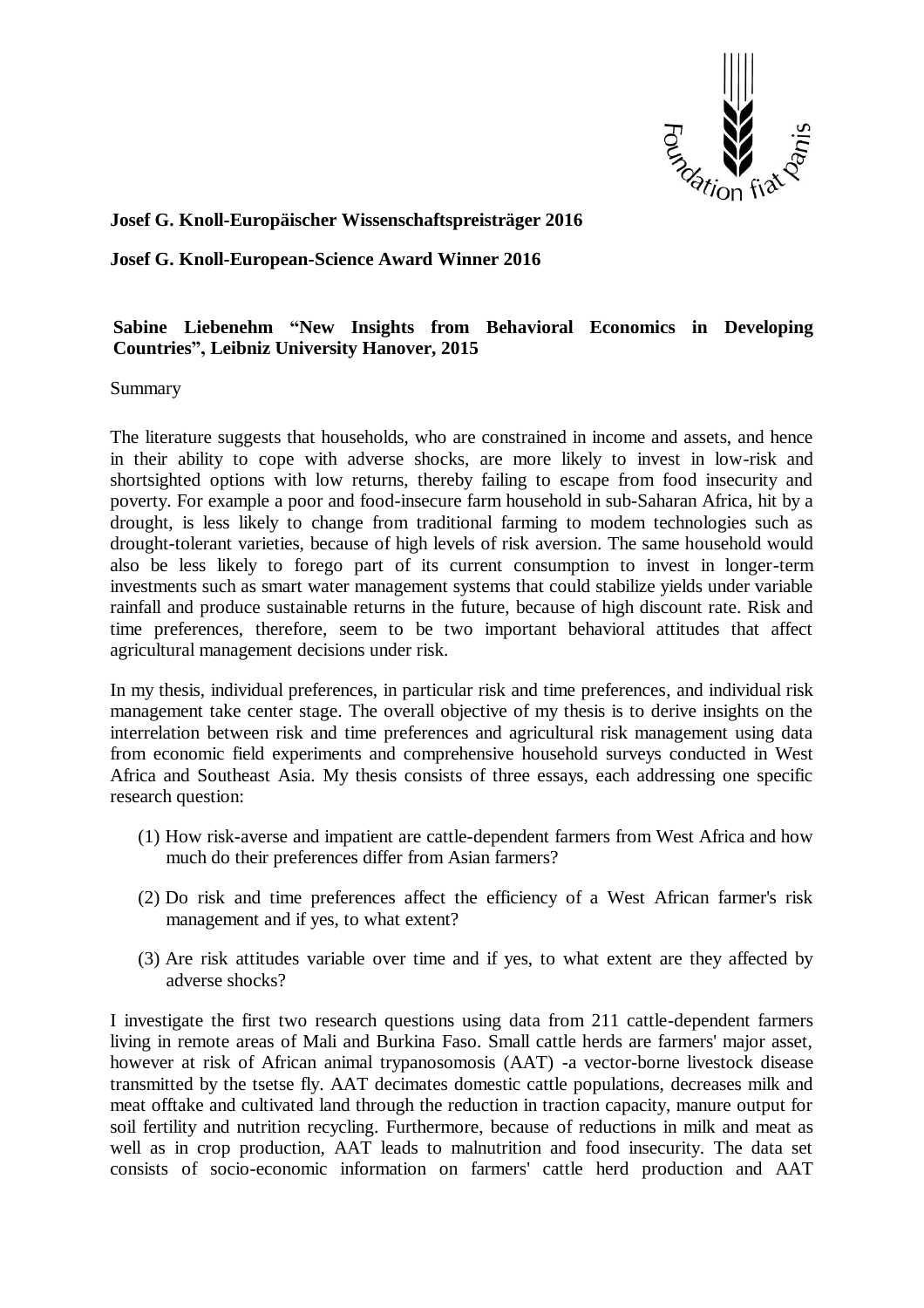- 2 -

management that I collected during two waves in 2007 and 2011. In addition to the second survey wave, I conducted economic field experiments with the household head in order to elicit his risk and time preferences. I took utmost care to facilitate respondents' comprehension and understanding of experiments for example by visualizing experimental choices on single picture cards. The third research question was addressed using a comprehensive panel data set containing demographic and socio-economic information of 2812 household heads from rural areas in Thailand and Vietnam collected in 2008 and 2010. In order to elicit individual risk attitudes, no experimental data was available, but a survey based measure, where respondents were asked to classify themselves on an eleven-point Likert scale. Although the survey-based measure is not sufficient to reflect the shape of the utility function, several studies have shown that it can predict the outcome of an experimental measure.

Methodologically, my thesis contributes to current research of behavioral economics in developing countries in several ways. First, I applied a discounted utility model, where the measurement of the risk and time preferences of West African cattle farmers was expanded beyond standard economic theory. In particular, I specified the utility function in accordance to prospect theory and the discounting function in accordance to quasi-hyperbolic discounting. This model allows explaining farmers' dynamic decision making behavior in cattle herd production under risk, i.e. predominantly the risk of AAT infection, taking into account additional behavioral information such as non-linear probability weighting, loss aversion or inconsistent discount rates. The maximum likelihood estimation of the discounted utility model provides empirical evidence on the relation between individual risk aversion, impatience and farm production characteristics for cattle farmers that live in risky environments in West Africa -a region that has long been unrecognized in behavioral economic studies. Second, together with epidemiologists from the International Livestock Research Institute (ILRI), I developed a bio-economic model that portrays farmers' cattle herd management under the risk of AAT infection in cattle. The bio-economic model simulates the economic consequences, i.e. production losses in terms of meat and milk production, of alternative AAT management strategies in a dynamic optimization framework that takes into account the interactions among the vector, host and livestock farmers. The model extends the economic literature on infectious diseases by allowing for the evolution of drug resistance caused by farmers' mismanagement and by simulating the observed behaviors of cattle farmers based on their individual risk and time preferences elicited earlier. The third novel methodological aspect in my thesis is that temporal variation in risk attitudes is explained by an exogenous measure of shocks instead of self-reported shocks that are likely to be biased by individual risk attitudes. Assuming that the impact of a shock is reflected in the variation in consumption, estimated variation in consumption serves as the exogenous shock measure. Hereby, multilevel modeling allows taking into account the different impact levels of shocks: idiosyncratic shocks at the individual level and covariate shocks that are correlated across individuals at the aggregate level.

The results obtained in my thesis provide insights into the interrelation between individual risk and time preferences and agricultural management decisions under risk. For example, one would expect that the small-scale cattle farmers from West Africa are risk-averse and have high discount rates, because of their vulnerability to multiple risks and immediate survival needs. However, the simultaneous estimation of farmers' risk and time preferences shows only partly the expected results, i.e. they are on average risk-averse as expected, but in contrast to expectations, they show relatively low discount rates. In comparison to similarly situated farmers from Asia, the average West African farmer appears more risk-averse and shows longer time horizons. Possibly, this result is connected to the nature of traditional cattle